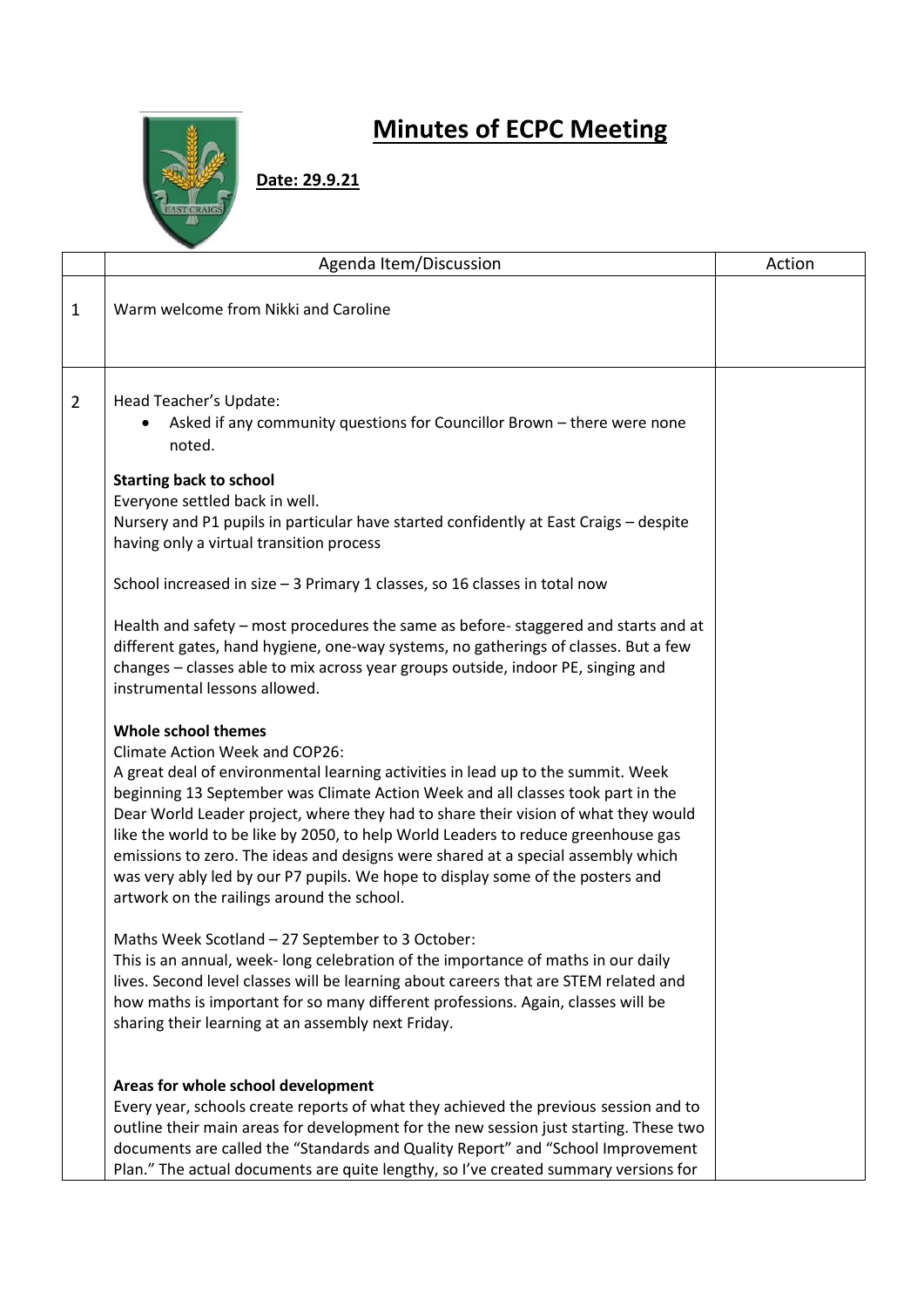|   | quick and easy reference, and also to share with pupils.<br>Standards and Quality Report for 2020-21:<br>Over the course of last year, we evaluated our progress as a school against the three<br>key areas, identified by CEC- Learning, Teaching and Assessment, Wellbeing and<br>Inclusion and Our Curriculum.<br>Throughout the whole year, our school values played a major role in re-establishing<br>our welcoming ethos and reconnecting the positive relationships across the school<br>community. They are well embedded across the school and play a crucial part in our<br>day to day work. |                                                                         |
|---|---------------------------------------------------------------------------------------------------------------------------------------------------------------------------------------------------------------------------------------------------------------------------------------------------------------------------------------------------------------------------------------------------------------------------------------------------------------------------------------------------------------------------------------------------------------------------------------------------------|-------------------------------------------------------------------------|
|   | School Improvement Plan 2021-22:<br>Our priorities are organised under key headings created from national and council<br>guidance. Both documents will be posted to the school website.                                                                                                                                                                                                                                                                                                                                                                                                                 |                                                                         |
|   | <b>Partnerships with parents</b>                                                                                                                                                                                                                                                                                                                                                                                                                                                                                                                                                                        |                                                                         |
|   | We recently asked parents to complete a survey about our use of Learning Journals<br>from P1-P7 last year. 134 parents took part, which is quite a good return. I will share<br>the full results with all parents/carers in due course, but the overall responses were<br>extremely positive, with 87% of respondents either agreeing or strongly agreeing<br>that the Learning Journals helped them to engage in their child's learning, and 76% of<br>respondents either agreeing or strongly agreeing that the Learning Journals gave<br>them information about their child's progress at school.    |                                                                         |
|   | Parent consultations are about to take place next week and the week after, using the<br>online Parents Booking system and we are also using the Learning Journals to gather<br>information from parents about what they would like to discuss at their consultation.<br>This provides a more equitable approach to the discussion.                                                                                                                                                                                                                                                                      |                                                                         |
| 3 | <b>Sensory Room</b><br>Ms Sime was ill and couldn't attend tonight to give the update.<br>Small room (the Zone) beside P1 courtyard was used for small working groups.<br>Aware that kids can relax or be stimulated and develop gross motor skills. Comforting<br>and nice place to go. Ms Sime has great plans and is looking for support from ECPC.<br>Donations may be required, and Ms Sime will do a further presentation at the next<br>meeting. This is a work in progress.                                                                                                                     | Ms Sime to give<br>clarity on what<br>support/donations<br>are required |
|   | <b>Homework</b><br>Homework will restart next term                                                                                                                                                                                                                                                                                                                                                                                                                                                                                                                                                      |                                                                         |
| 4 | P4-7 will be on TEAMS (P1-3 on Learning Journals)<br>٠                                                                                                                                                                                                                                                                                                                                                                                                                                                                                                                                                  |                                                                         |
|   | There will be some choice so it all suits all learning styles                                                                                                                                                                                                                                                                                                                                                                                                                                                                                                                                           |                                                                         |
|   | Children are reading in school and this will feature in homework                                                                                                                                                                                                                                                                                                                                                                                                                                                                                                                                        |                                                                         |
|   | <b>Attainment/Assessment</b>                                                                                                                                                                                                                                                                                                                                                                                                                                                                                                                                                                            |                                                                         |
| 5 | March assessments started to check gaps                                                                                                                                                                                                                                                                                                                                                                                                                                                                                                                                                                 |                                                                         |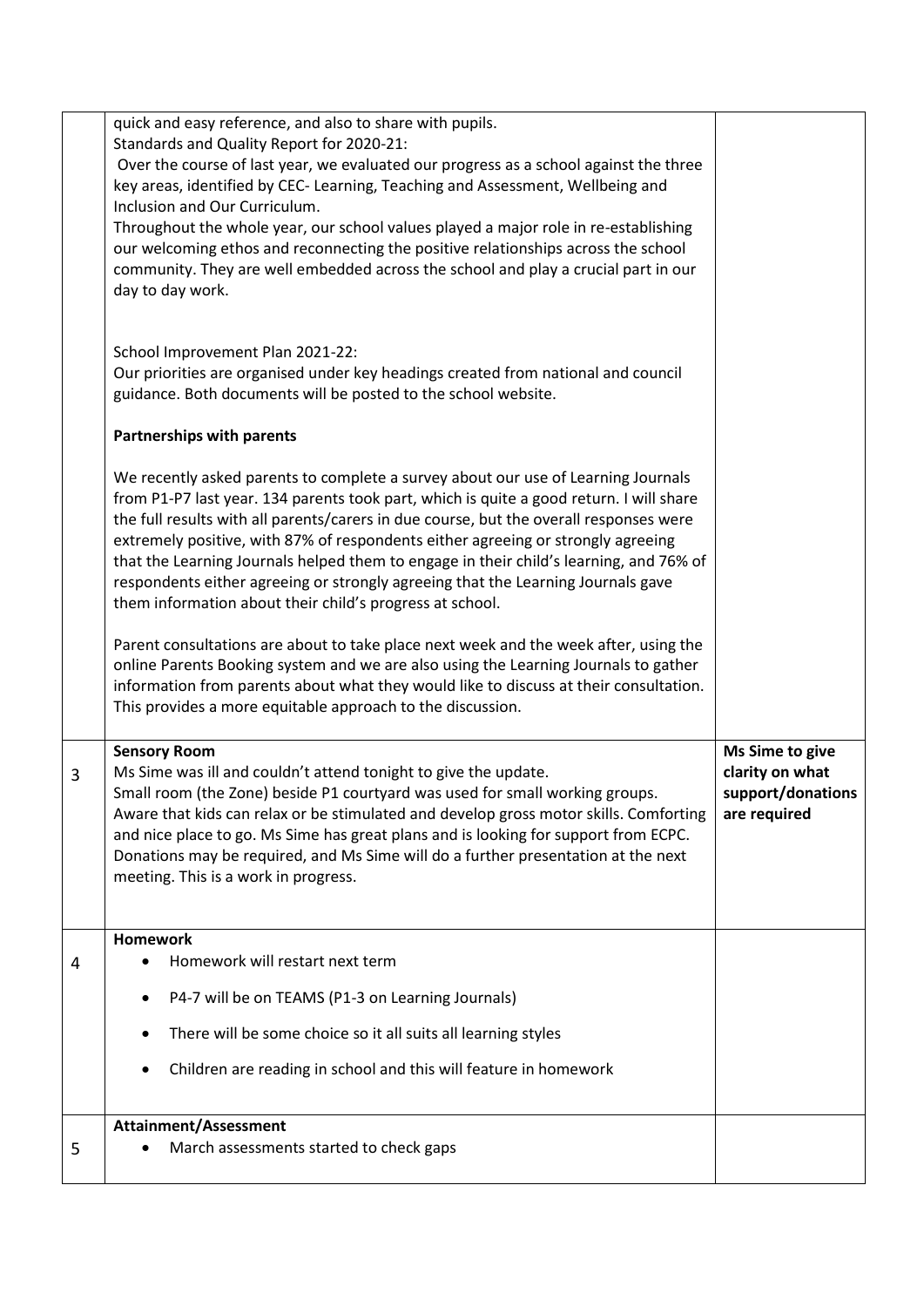|   | P1/4/7 - Standardised assessments<br>$\bullet$                                                                                                                                                                                                                                           |                                                                    |
|---|------------------------------------------------------------------------------------------------------------------------------------------------------------------------------------------------------------------------------------------------------------------------------------------|--------------------------------------------------------------------|
|   | Spelling tests and Ms Donaldson and Ms Sime have been doing additional<br>work with teachers and this is ongoing                                                                                                                                                                         |                                                                    |
|   | Some classes may have some gaps eg P3 who have not had a full year in<br>school, but this is being addressed                                                                                                                                                                             |                                                                    |
|   | Council funded an extra teacher last year but there is not a lot of extra<br>budget to have extra teachers this year                                                                                                                                                                     |                                                                    |
|   | PSAs will be trained more for further support - for those who need more<br>help and/or challenge                                                                                                                                                                                         |                                                                    |
|   | Support for Learning has previously been groups coming out of class. But<br>٠<br>these teachers are now IN the class working with the group and this is best<br>practise as more inclusive approach. Any specific questions should be asked<br>via class teacher at parent consultation. |                                                                    |
|   | <b>Active Schools</b>                                                                                                                                                                                                                                                                    | Mrs Scott will be                                                  |
| 6 | Will start after October                                                                                                                                                                                                                                                                 | looking into a                                                     |
|   | Swimming has started for P5                                                                                                                                                                                                                                                              | session for P6 or<br>classes who have<br>missed out on<br>swimming |
|   | <b>P7</b>                                                                                                                                                                                                                                                                                |                                                                    |
| 7 | Buddy launch in October                                                                                                                                                                                                                                                                  |                                                                    |
|   | Everyone in P1 will have a buddy                                                                                                                                                                                                                                                         |                                                                    |
|   | Calls will be scheduled for P1s and 7s as classes not mixing                                                                                                                                                                                                                             |                                                                    |
|   | House Captain applications will happen after October break and in term 2<br>they'll be busier helping with a wider range of school activities                                                                                                                                            |                                                                    |
|   | Junior COP conference - opportunity for some P7s                                                                                                                                                                                                                                         |                                                                    |
|   | <b>PE</b> provision                                                                                                                                                                                                                                                                      | <b>Class teachers to</b>                                           |
| 8 | Timetable of specialists - classes are with specialists for longer                                                                                                                                                                                                                       | send a<br>communication                                            |
|   | Mr Cheung is seeing the same classes for the whole term but that will switch<br>next term                                                                                                                                                                                                | regarding PE to<br>parents                                         |
|   | Mr Cheung will be providing training for teachers to upskill them                                                                                                                                                                                                                        |                                                                    |
|   | Every child should have indoor shoes every day!                                                                                                                                                                                                                                          |                                                                    |
|   | We're not asking children to change for PE at the moment (restrictions due<br>to covid) - they should come to school dressed in something comfortable                                                                                                                                    |                                                                    |
|   |                                                                                                                                                                                                                                                                                          |                                                                    |